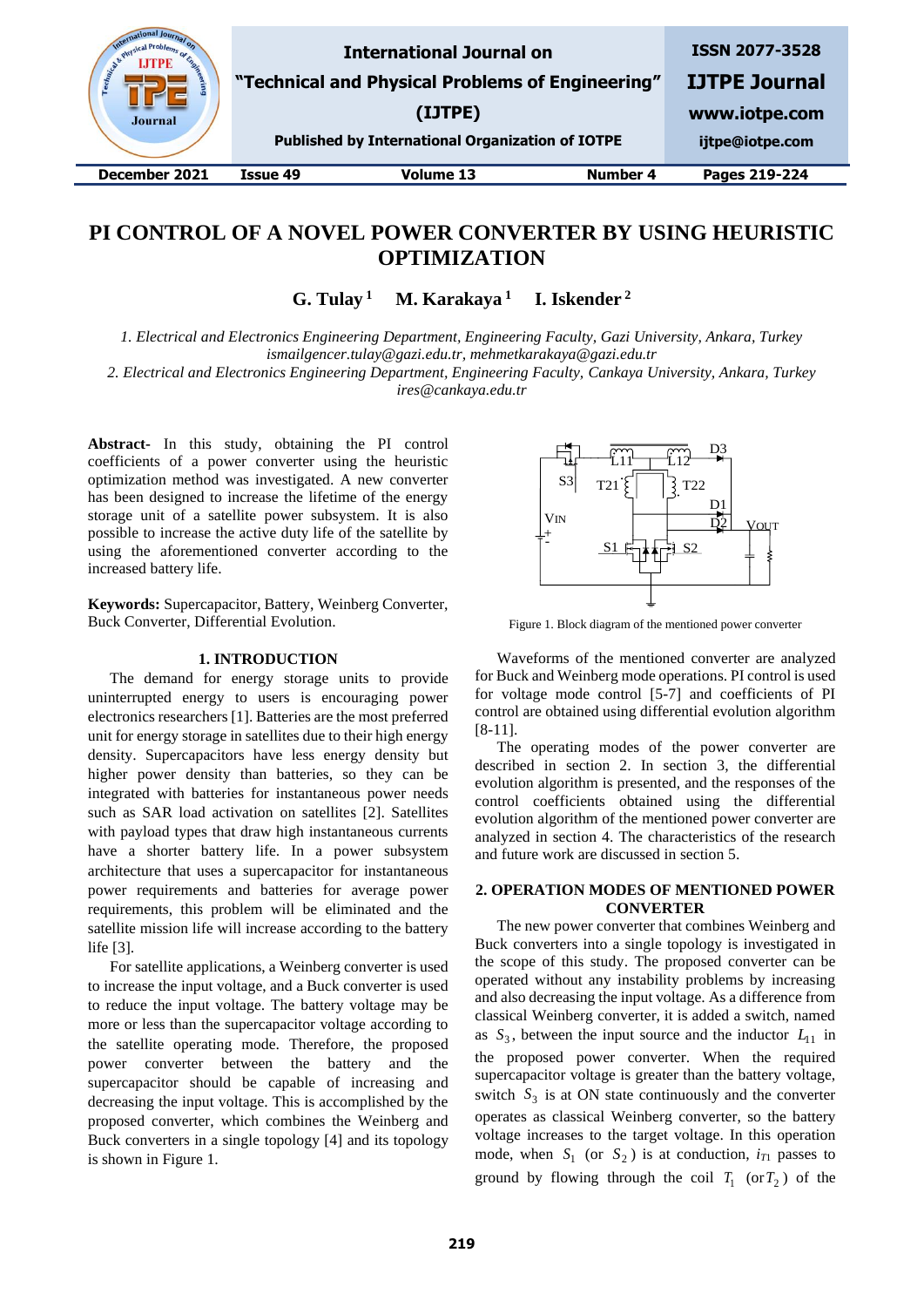transformer and  $S_1$  (or  $S_2$ ). The current which is at the same value will pass through  $T_2$  coil ( $i_{Q1} = i_{T2}$ ), because  $T_1$  and  $T_2$  have the same number of turns. Since  $S_2$  (or  $S_1$ ) is at cut off mode,  $i_{T2}$  passes through  $D_2$  to the load. The transformer's middle point voltage  $(V_{CT})$  is at the same value as the half of the load voltage as in Equation (1) [4]. This operation mode is shown in Figure 2.



Figure 2. The current paths when  $S_1$  is at ON state

$$
\left[V_{CT}\right]_{ON} = \frac{V_{OUT}}{2} \tag{1}
$$

When  $S_1$  is at conduction mode, the input current  $i_{L1}$  is equal to the sum of the currents of  $S_1$  and  $D_2$  and this is also valid for the case when  $S_2$  is at conduction mode. The output current is at the half value of input current  $i_{L1}$  as mentioned in Equation (4) [4].

$$
i_{L1} = i_{S1} + i_{D2} \tag{2}
$$

$$
i_{S1} = i_{D2} = i_{OUT}
$$
 (3)

$$
\begin{bmatrix} i_{L1} \end{bmatrix}_{ON} = 2 \begin{bmatrix} i_{OUT} \end{bmatrix}_{ON} \tag{4}
$$

$$
V_{L1} = V_{IN} - \frac{V_{OUT}}{2} = L_1 \frac{\Delta i_{L1}}{\Delta t}
$$
 (5)

$$
\left(\frac{\Delta i_{L1}}{\Delta t}\right)_{ON} = \frac{V_{IN} - \frac{V_{OUT}}{2}}{L_1 \left(\frac{\Delta i_{OUT}}{\Delta t}\right)_{ON}}
$$
(6)

$$
\left(\frac{\Delta i_{L1}}{\Delta t}\right)_{ON} = \frac{2V_{IN} - V_{OUT}}{4L_1} \tag{7}
$$

The input current flows through  $D_3$  when  $S_1$  and  $S_2$ are at cut off mode, thus input and output currents have the same value. The valid inductance value is equal to four times of the inductance of  $L_1$  or  $L_2$  due to the fact that they have the same turn number ( $N = N_{L1} = N_{L2}$ ) [4]. This operation mode is shown in Figure 3.

$$
L_{OFF} = (N_{L1} + N_{L2})^2 A_L = 4N^2 A_L = 4L_1
$$
\n(8)

$$
\left[i_{L1}\right]_{OFF} 2N = \left[i_{L1}\right]_{ON} N \tag{9}
$$

$$
\left[i_{OUT}\right]_{OFF} = i_{D3} = \left[i_{L1}\right]_{OFF} = \frac{1}{2}\left[i_{L1}\right]_{ON} \left(\frac{\Delta i_{L1}}{\Delta t}\right)_{OFF}
$$
 (10)

$$
= \left(\frac{\Delta i_{OUT}}{\Delta t}\right)_{OFF} = \frac{V_{IN} - V_{OUT}}{4L_1} \tag{11}
$$



Figure 3. The state when  $S_1$  and  $S_2$  are OFF that mentioned power converter operates on Weinberg mode

Equations (12) and (13) can be interpreted according to the derived equations [4].

$$
V_{IN} - V_{CT} = V_{CT} - V_{OUT}
$$
\n<sup>(12)</sup>

$$
\left[V_{CT}\right]_{OFF} = \frac{V_{IN} + V_{OUT}}{2} \tag{13}
$$

At steady state operation the increase and decrease in current are equal according to Equation (14) [4].

$$
\left[\frac{2V_{IN} - V_{OUT}}{4L_1D_1}\right] + \left[\frac{(1 - D_1)(V_{IN} - V_{OUT})}{4L_1}\right] = 0
$$
 (14)

Equation (15) can be derived from Equation (14) [4].  $V_{OUT} = (1 + D_1)V_{IN}$ (15)

When the required supercapacitor voltage is smaller than the battery voltage, then the mentioned converter will be operated on buck mode. In this operation mode,  $S_1$  and  $S_2$  should be at cut off mode constantly and freewheeling current of the circuit when  $S_3$  is at cut off mode circulate through the body diodes of  $S_1$ ,  $S_2$  and  $L_{12}$ . This operation mode is shown in Figure 4.



Figure 4. The Buck mode operation when  $S_3$  is at off state

When  $S_3$  is at conduction mode, the current will pass through  $L_{11}$ ,  $T_{21}$ ,  $T_{22}$ ,  $D_1$  and  $D_2$ . This operation mode is shown in Figure 5.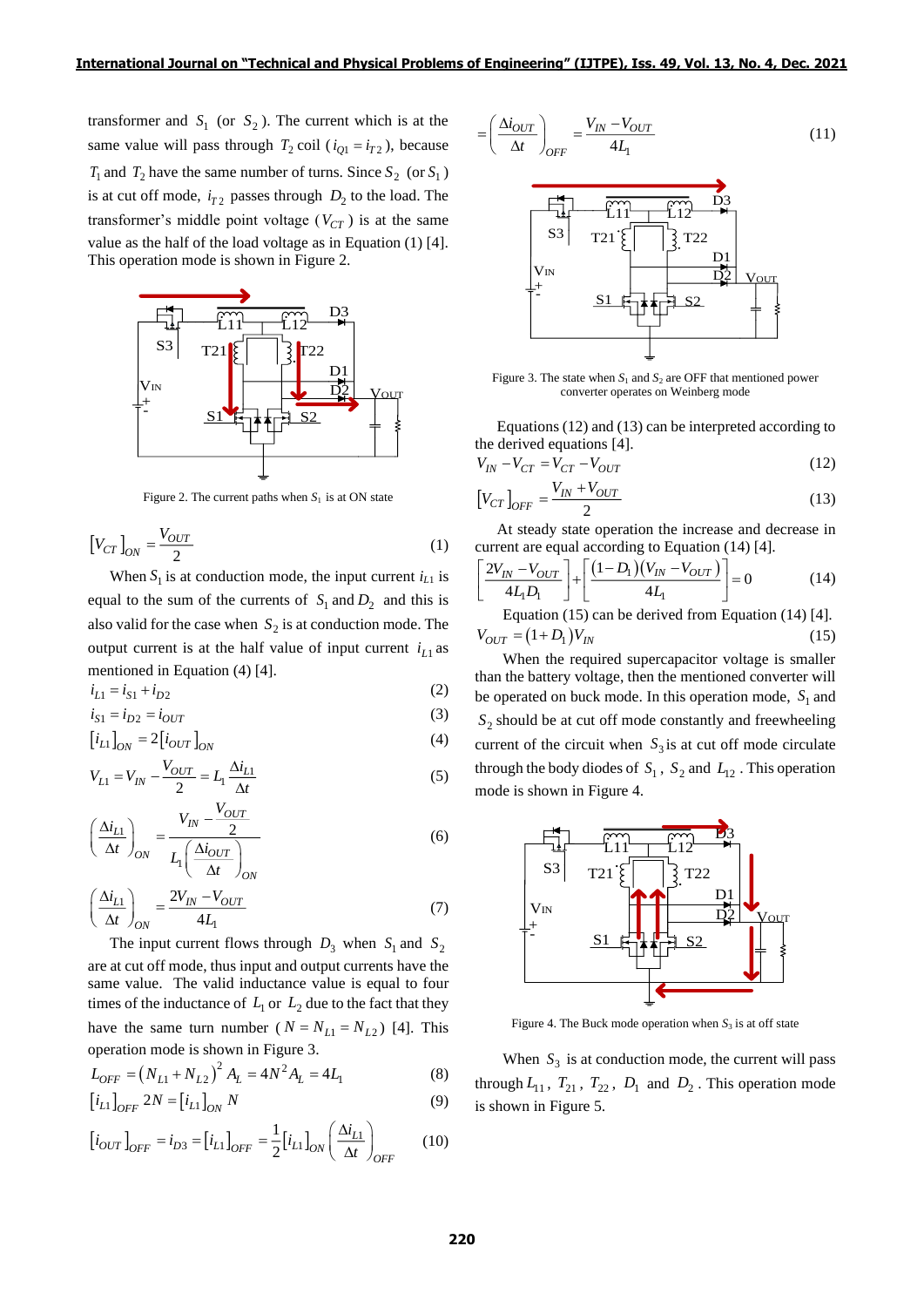

Figure 5. The Buck mode operation when  $S_3$  is at on state

There will be no saturation problem in the transformer because of turning the windings of  $T_{21}$  and  $T_{22}$  around the same core. The novel power converter will be operated as classical Buck converter for that operation mode. Considering the voltage on the input inductor as  $V_L$ , the source voltage as  $V_{IN}$ , the load voltage as  $V_{OUT}$ , the voltage on the transformer coils as  $V_T$ , the duty cycle of  $S_3$  as  $D_2$  and the period as T, the following equations are derived.

 $-V_{IN} + V_L + V_T + V_{OUT} = 0$  (KVL equation with the lefthalf of the transformer) (16)  $-V_{IN} + V_L - V_T + V_{OUT} = 0$  (KVL equation with the righthalf of the transformer) (17)

$$
V_L = V_{IN} - V_{OUT} \tag{18}
$$

When  $S_3$  is at cut off mode, Equation (19) can be written [4].

$$
V_L = -V_{OUT} \tag{19}
$$

Equation (20) and Equation (21) are derived for steady state condition [4].

$$
\left(V_{IN} - V_{OUT}\right)D_2T + \left(-V_{OUT}\right)\left(T - D_2T\right) = 0\tag{20}
$$
\n
$$
V_{OUT} = D_2V_{IN}\tag{21}
$$

It can be interpreted that the voltage at the output of the converter is  $(1+D_1)V_{IN}$  when the required supercapacitor voltage is greater than the battery voltage and is  $D_2V_{IN}$  when the required supercapacitor voltage is smaller than the battery voltage.

The novel power converter can be used for increasing and also decreasing the input voltage by these operation modes. Parasitic effects are ignored here to derive steadystate equations [4].

### **3. DIFFERENTIAL EVOLUTION ALGORITHM**

Differential evolution is a heuristic algorithm presented by Rainer Storn and Kenneth Price in 1995. The basis of this algorithm is evolution. Differential evolution looks alike genetic algorithm according to working principles. The coding of the algorithm is simple and the algorithm can ensure solutions with high performance in a short time. The pseudocode of DE is given below [8-11].

Population creation-randomly

Initial population calculation

DO

FOR every chromosome in population

Mutant vector obtaining

Trial vector obtaining by using crossover value

Trial vector calculation

IF calculation of trial vector is worse than calculation of initial vector

Assigning initial vector values to target vector values

ELSE Assigning trial vector values to target vector values

END

WHILE maximum iteration or minimum error state is not obtained

END

The values of population dimension, population size, iteration number, limits, crossover ratio (*CR*), and scaling factor  $(F)$ , that can be had by chromosomes are presented at the beginning of the differential evolution code. Crossover ratio and *F* are between [0,1] values. For the novel power converter that controlled by using PI control,  $Voltage$ <sub>,</sub> and  $Voltage$ <sub>*Ki*</sub> values should be calculated, so the dimension of population is 2. By doing some trials, it is determined that the best results are observed by presenting population size as 20, iteration number as 25, maximum limit of  $Voltage$ <sub>*Kp*</sub> as 1, maximum limit of Voltage Ki as 1000 for Weinberg operation, maximum limit of Voltage Kp as 100, maximum limit of *Voltage* Ki as 100000 for Buck operation, minimum limits of chromosomes as 0, CR as 0.9, and *F* as 0.1. Initial vectors can be created by random method at the beginning of the code. The calculation of the initial vectors is realized after the creation of population.

Three vectors are selected in mutation stage by random method. The difference of two vectors is calculated, this value is multiplied by *F*, and added to third vector. The formed vector called mutant is obtained by using that procedure. Trial vector is created by using initial vector and mutant vector in crossover stage. If vector values exceed the borders of the limits after calculations, limit values assign to these values. A random number between [0, 1] values is taken and compared with *CR* value. If random number is smaller than or equal to *CR* value, trial vector value is produced by using mutant vector. Otherwise, it is produced by using initial vector. Trial vector values are examined. If they ensure high performance than initial vector, they are assigned to target vector.

The algorithm is concluded when maximum iteration number or minimum error criterion is reached. Otherwise, the mutation step is reiterated [8-11]. The algorithm is run twice because of having two operation modes as Weinberg mode and Buck mode of the novel converter, so the control coefficients are obtained for two different operation modes separately.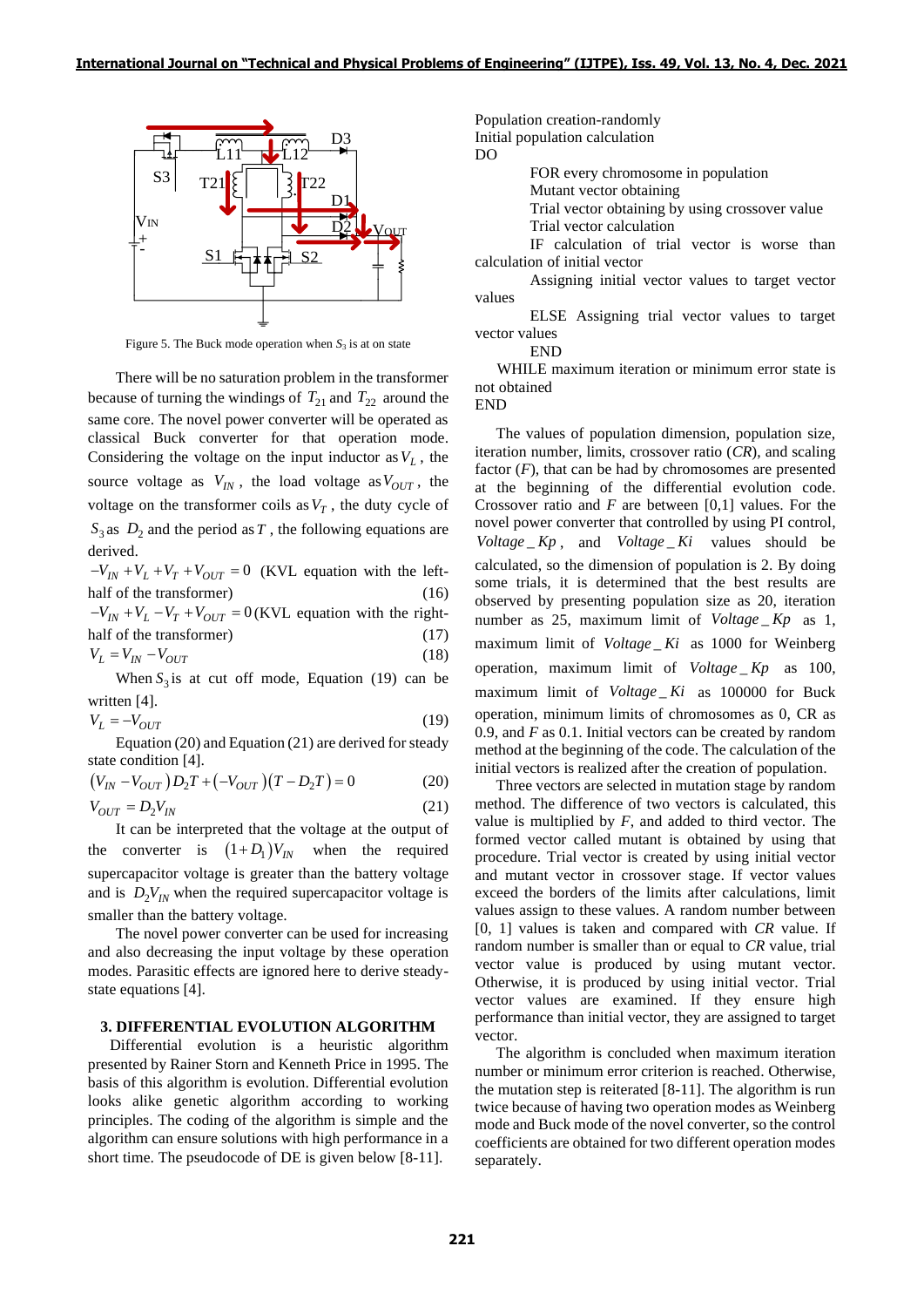Cost function is formed simply on the basis of minimizing the error value between output voltage and reference value. The results are investigated during iterations and the best results are obtained by using MATLAB software.

### **4. PI CONTROL RESULTS**

The results of simulations that performed by using PSim software are presented in this section. The parameters used for simulations are presented in Table 1.

Table 1. Hardware parameters of the prototype

| Parameter               | Value                              |
|-------------------------|------------------------------------|
| $V_{I\!N}$              | 80-120 V                           |
| $V_{OUT}$               | $100\pm 5$ V                       |
| $P_{OUT}$               | 500 W                              |
| Transformer             | $L_{T21} = L_{T22} = 200$ uH       |
| Inductor                | $L_{L11} = L_{L12} = 2 \text{ mH}$ |
| <b>Output Capacitor</b> | $200 \text{ uF}$                   |

Voltage mode control is used because of any requirements for current sharing between different modules and PI control is preferred because of providing zero steady-state error under line and load changes [5-7]. PI control coefficients obtained by using differential evolution algorithm for different operation modes of the novel power converter are presented in Table 2.

Table 2. Obtained control coefficients by using differential evolution algorithm

| Coefficient                                    | Value |
|------------------------------------------------|-------|
| $K_p$ (Buck mode-proportional coefficient)     | 35    |
| $K_i$ (Buck mode-integral coefficient)         | 33334 |
| $K_p$ (Weinberg mode-proportional coefficient) | 0.12  |
| $K_i$ (Weinberg mode-integral coefficient)     | 100   |

The responses of the mentioned converter are analyzed. The analyzes are performed by using the limit values of the input voltage for both operation modes.  $V_{DS}$  *WEINBERG*1 and *I WEINBERG*1 belongs to  $S_1$ ,  $V_{DS}$   $\_\_WEINBERG2$  and  $I$   $\_\_WEINBERG2$  belongs to  $S_2$ , and  $V_{DS}$  *BUCK*1 and *I BUCKG*1 belongs to  $S_3$ , respectively.

The graphics for Weinberg mode as input and steadystate output voltages are shown in Figure 6, drain-source voltages of the switches in Figure 7 and currents of switches in Figure 8, respectively. It can be interpreted from the figures that  $S_3$  is always on conduction mode and  $S_1$  and  $S_2$  switch with 180° phase difference for Weinberg operation mode.

It is shown the graphics for Buck mode as input and steady-state output voltages in Figure 9, drain-source voltages of the switches in Figure 10 and currents of switches in Figure 11, respectively. It can be interpreted from the figures that  $S_3$  switches according to error signal and  $S_1$  and  $S_2$  are always on cut off mode and current circulates from the body diodes for Buck operation mode.



Figure 6. Input and output voltages for  $V_{IN} = 80$  V (Weinberg mode)







Figure 8. Currents of switches for  $V_{I N} = 80$  V (Weinberg mode)







Figure 10. Drain-source voltages of switches for  $V_{I\!N}$  = 120 V (Buck mode)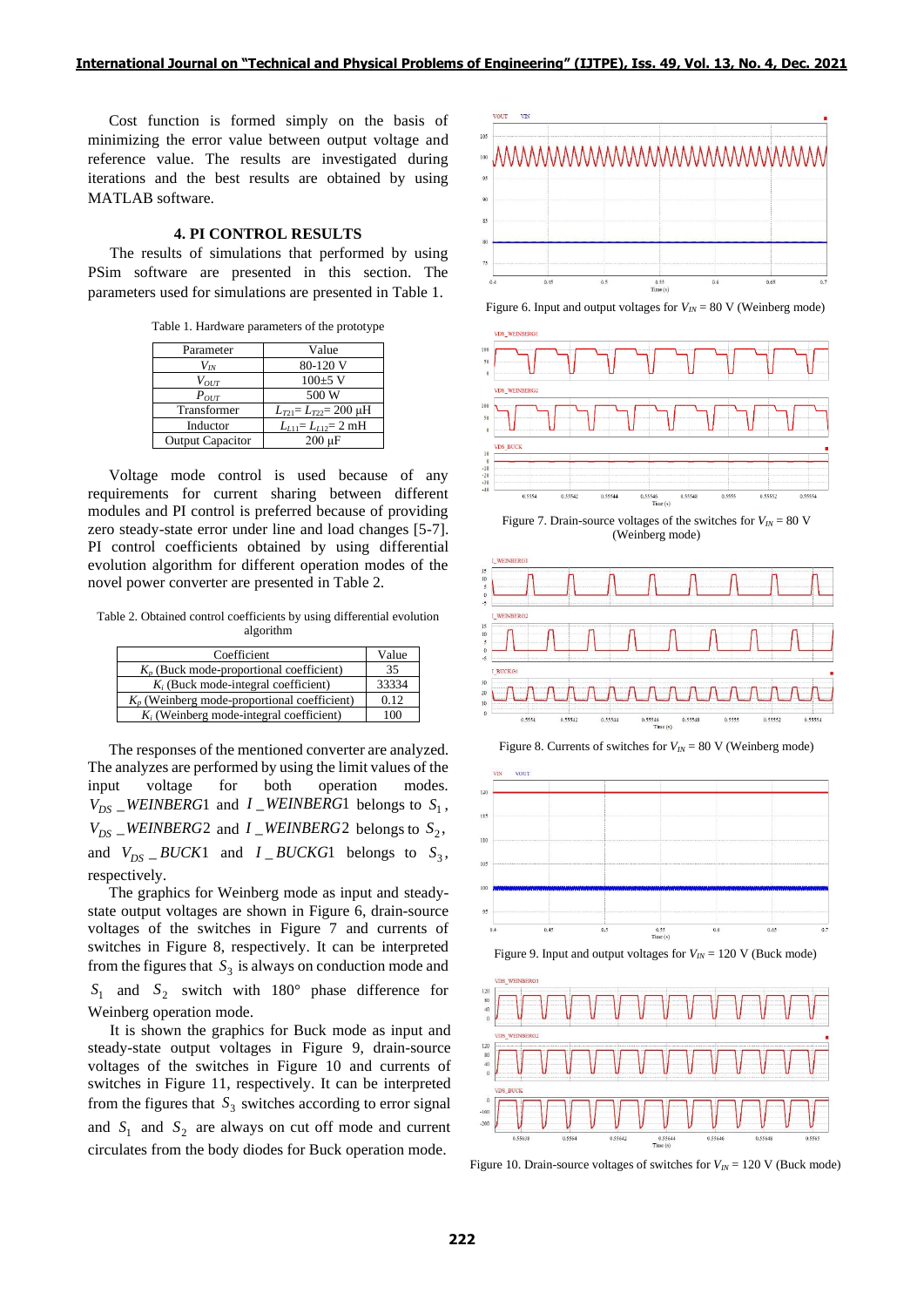

Figure 11. Currents of switches for  $V_{I N} = 120$  V (Buck mode)

It can be seen in the simulations that load voltage is reached the reference value for Weinberg mode and Buck mode  $S_3$  is at conduction mode constantly and  $S_1$  and  $S_2$ are switching with 180° phase shift with each other for Weinberg mode operation, and  $S_1$  and  $S_2$  are at cut off mode and  $S_3$  is switching for Buck mode operation as expected with theoretical equations. Control results that obtained by using differential evolution algorithm provide high performance.

### **5. CONCLUSIONS**

The proposed power converter is controlled by PI control and control coefficients are obtained by using differential evolution algorithm in the scope of this study. The converter is designed to feed the supercapacitor from battery to extend the lifespan of battery and compensate SAR satellites' instantaneous power demands. The battery life, consequently the satellite life, will be increased by ensuring the instantaneous power demands by using supercapacitor instead of the battery. The mentioned converter will be located between the battery and the supercapacitor and has the ability to control the supercapacitor voltage in the values between  $D_2V_{IN}$  and  $(1+D_1)V_{IN}$ . Theoretical equations are supported by simulation results. Control coefficients obtained by using differential evolution algorithm are obtained in short time and results of simulations are pretty good. Output voltage is settled at reference value. It can be applied by changing circuit and control parameters for different design requirements easily. It is planned to add different parameters like phase margin, maximum overshoot value into cost function, design a control structure with two loops as in current control scheme, and try other intelligent optimization methods to obtain control coefficients for future works, thus it is intended to compare performances for different conditions.

# **NOMENCLATURES**

### **1. Acronyms**

| CR.        | <b>Crossover Ratio</b>   |
|------------|--------------------------|
| DE         | Differential Evolution   |
| F          | <b>Scaling Factor</b>    |
| <b>KVL</b> | Kirchhoff's Voltage Law  |
| PI         | Proportional Integral    |
| <b>SAR</b> | Synthetic Aperture Radar |
|            |                          |

### **2. Symbols / Parameters**

 $D_1$ : Duty cycle for Weinberg operation mode

*D*2 *:* Duty cycle for Buck operation mode

- $I$   $\_BUCKG1$  : Current of  $S_3$
- $I$  *\_WEINBERG*1 : Current of  $S_1$
- *I* \_*WEINBERG* 2 : Current of  $S_2$

*Kp* : Proportional coefficient for PI control

*Ki* : Integral coefficient for PI control

*POUT : Output power*

 $V_{DS}$  = *BUCK*1: Drain-source voltage of  $S_3$ 

 $V_{DS}$  *\_WEINBERG*1: Drain-source voltage of  $S_1$ 

 $V_{DS}$   $\_\_WEINBERG2$ : Drain-source voltage of  $S_2$ 

*VIN : Input voltage*

*Voltage Kp* : Proportional coefficient for PI control

 $Voltage$ <sub> $-$ </sub> $Ki$  : Integral coefficient for PI control

*VOUT :* Output voltage

#### **REFERENCES**

[1] E. Demirkutlu, I. Iskender, "Three-Phase Buck Type PFC Rectifier for Electrical Vehicle Battery Charger", International Journal on Technical and Physical Problems of Engineering (IJTPE), Issue 41, Vol. 11, No. 4, pp. 51- 56, December 2019.

[2] A. Maddu, A. Saputra, N.I. Ayuningtiyas, A. Tsalsabila, A. Ismayana, N. Nurhalim, S. Arjo, "Synthesis of MnO2/Carbon Dots Nanocomposite Derived from Rice Husk for Supercapacitor Electrodes", International Journal of Renewable Energy Research, Vol. 8, No. 3, pp. 1476- 1482, September 2018.

[3] J.A.D. Hosseini, M. Moazzami, H. Shahinzadeh, "Optimal sizing of an isolated hybrid wind/PV/battery system with considering loss of power supply probability", Majlesi Journal of Electrical Engineering, Vol. 11, No. 3, September 2017.

[4] G. Tulay, M. Karakaya, I. Iskender, "Control of a Novel Power Converter of a Satellite Power Subsystem by Differential Evolution Algorithm", The 17th International Conference on Technical and Physical Problems of Engineering (ICTPE), pp. 24-28, 18-19 October 2021.

[5] G. Tulay, I. Iskender, A. Mamizadeh, "Boost PFC PI Control by Using Heuristic Optimization Method", International Journal on Technical and Physical Problems of Engineering (IJTPE), Issue 18, Vol. 6, No. 1, pp. 167- 171, March 2014.

[6] A. Karaarslan, "Modeling and Performance Analysis of Cuk Converter Using PI and OCC Method", International Journal on Technical and Physical Problems of Engineering (IJTPE), Issue 36, Vol. 10, No. 3, pp. 1-5, September 2018.

[7] A. Karaarslan, "The Implementation of One Cycle Control Method to Inverting Buck-Boost Converter", International Journal on Technical and Physical Problems of Engineering (IJTPE), Issue 35, Vol. 10, No. 2, pp. 14- 19, June 2018.